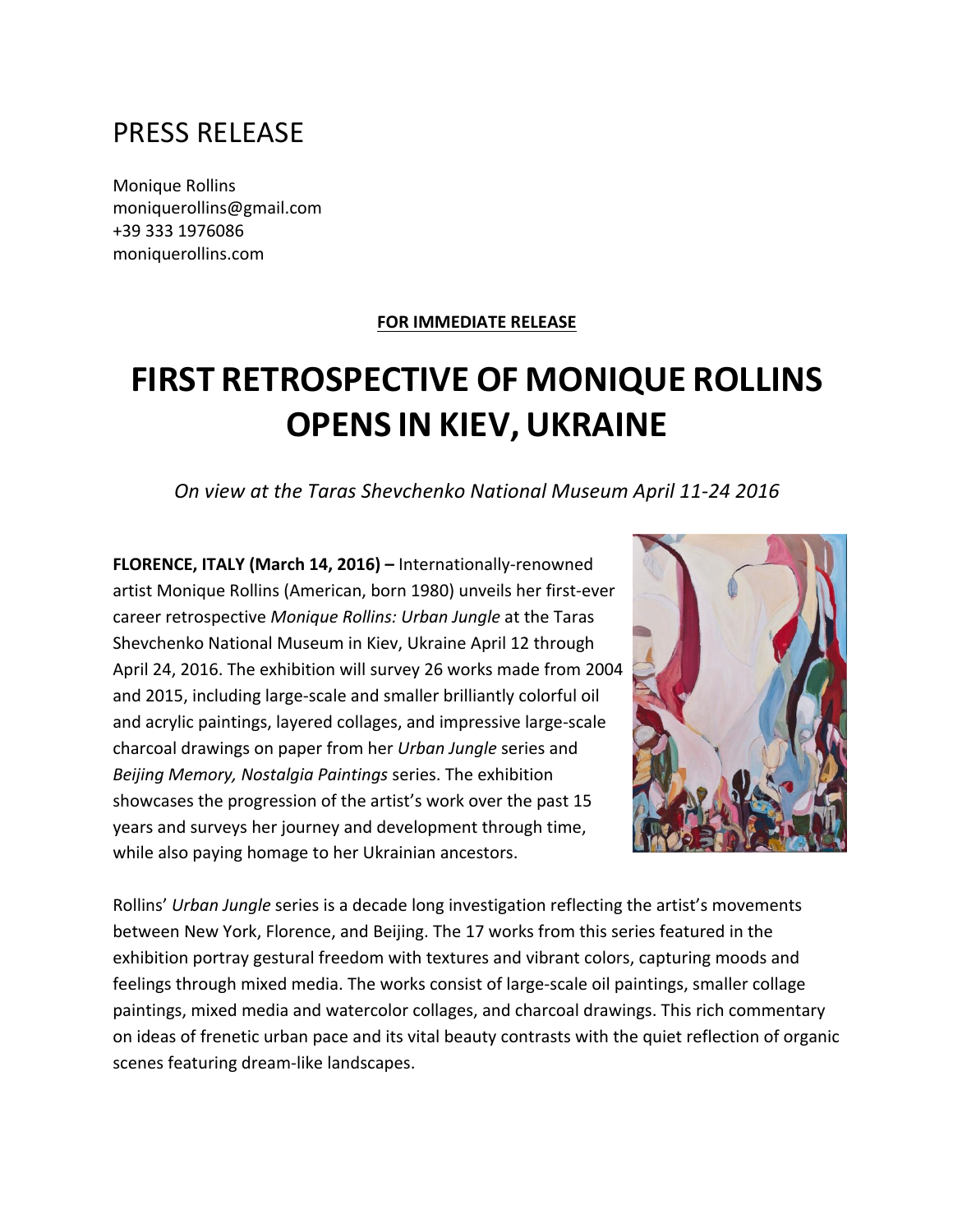The selection of nine acrylic paintings in the exhibition from the series *Beijing Memory, Nostalgia Paintings* was created in 2015 during her IU Artist Residence in Beijing, China where she was inspired by the vibrancy of Chinese urban life and created vivid acrylic and paper collage paintings. Also inspired by her time in China, on view are five smaller acrylic collage paintings that pioneer new artistic directions.



For Rollins, her Ukrainian heritage has always been a source of great pride. This presentation of her work will serve to honor the homeland of her great grandparents and their siblings who emigrated to the United States in the  $18^{th}$  century.

"It has always been my dream to go to Ukraine and reconnect with my family's past," explains Rollins. "I am thrilled to be able to showcase the last decade of my work in a place that brings together my present with the history

of my ancestors. It has been a very emotional journey for my family."

The exhibition is co-curated by Julia Shylenko, Chief Curator of the Taras Shevchenko National Museum and Margaret Winslow, Curator of Contemporary Art at the Delaware Art Museum. A scholarly panel presentation on April 12, 2016 will coincide with the exhibition.

### **ABOUT MONIQUE ROLLINS**

Born to a Ukrainian American family in Wilmington, Delaware in 1980, Monique Rollins paints between Florence, Italy; the United States; and Beijing, China. Rollins received her bachelor of fine arts degree from Syracuse University in 2002 and completed dual master's degrees in painting and art history—specializing in Venetian Renaissance art—at Pratt Institute in 2005 and 2006. 

Rollins' work incorporates a number of mediums, including oil and acrylic, pencil, watercolor, pen and ink, and collage to create a contemporary voice which documents her ideas and experience in her own unique international painting style. She is influenced by Abstract Expressionism and the language of brushstrokes and emotional expression. Her brilliant color palette is often inspired by Venetian Renaissance painters of the 16<sup>th</sup> century. She finds other inspiration in pigments, exotic products, and the innovation of the far east during that period, along with the beauty of nature and the chaos of urban life. The relationships and mark-making